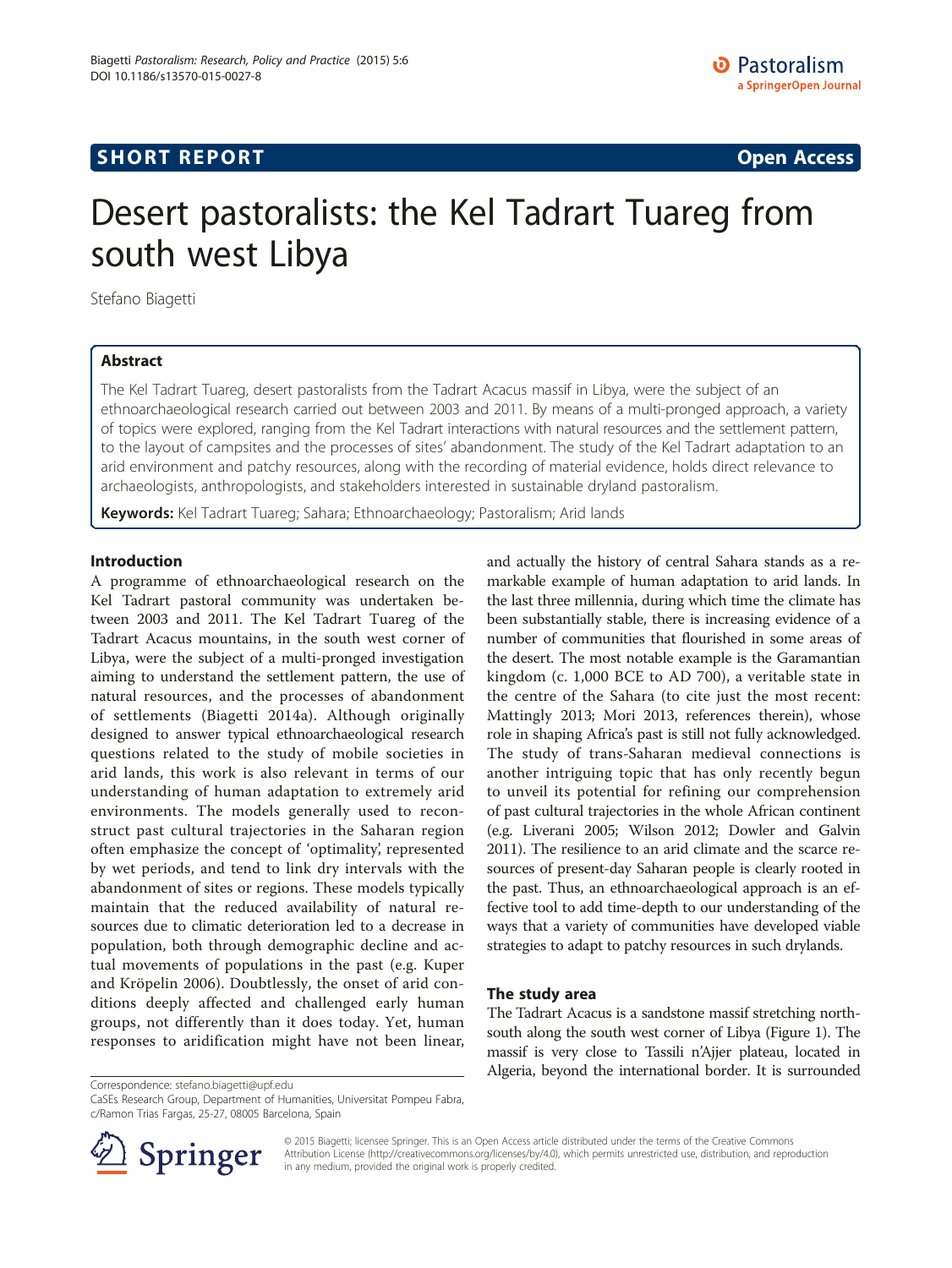<span id="page-1-0"></span>

by flatlands and dune fields. Several wadis (dried river valleys) cut the Tadrart Acacus, offering a suitable location for human settlement. In spite of the arid climate, permanent vegetation allows domestic animal husbandry. Structural terraces rise on the top of rocky flanks bordering the Acacus valleys; these are reputedly unsuitable for human occupation with the exception of sporadic forays, since most of those higher morphologies are without pasture.

### Methods

The ethnoarchaeological research programme started in 2003, with erratic interviews and surveys in Kel Tadrart campsites in the Tadrart Acacus. In 2004 and 2006, this unsystematic study of Kel Tadrart campsites continued,

although the majority of data was recorded in 2007 and 2009.

Additional information was recorded in 2010 to 2011, when the whole dataset was analysed. A geomorphological map (Marcolongo [1987](#page-3-0)) was adopted for the study of natural resources. Oral testimonies were collected by interviewing subjects, with the support of questionnaires.

Participant observation and digital mapping of the Kel Tadrart campsites (both inhabited and abandoned) were an important part of the fieldwork, along with the study of the natural resources available in the Tadrart Acacus. The Kel Tadrart are the sole inhabitants of the whole mountain. All the inhabited campsites (12) were surveyed, and almost all the household heads (normally the male elders) were interviewed (Table 1).

Table 1 Kel Tadrart occupation recorded in 2007, with age groups and stock

| ID settlement | Child (0 to<br>11 years) | Youngster (11 to<br>17 years) | Young adult<br>(18 to 25 years) | Adult (26 to<br>49 years) | Elder (>50 years) | <b>Total</b>   | Sheep and<br>goats | Camels |
|---------------|--------------------------|-------------------------------|---------------------------------|---------------------------|-------------------|----------------|--------------------|--------|
| ALO_07/1      |                          |                               |                                 |                           |                   | $\overline{4}$ | 80                 |        |
| IMH_07/1      |                          |                               |                                 |                           |                   | 3              | 80                 |        |
| IMH_07/2      |                          |                               |                                 |                           |                   | 5              | 90                 |        |
| EID_09/1      |                          |                               |                                 |                           |                   | 5              | 90                 |        |
| IMH_07/4      | 3                        |                               |                                 |                           |                   | 5              | 70                 |        |
| IMM_07/1      | 3                        |                               |                                 |                           |                   |                | 130                | 9      |
| RAH_07/1      |                          |                               |                                 |                           |                   | 4              | 90                 |        |
| SUG_07/1      | 5                        |                               |                                 |                           |                   | 9              | 60                 |        |
| SUG_07/2      | 2                        |                               |                                 |                           |                   | 4              | 40                 |        |
| TES_07/1      |                          |                               |                                 |                           |                   | $\overline{4}$ | 110                |        |
| TIB_07/1      |                          |                               |                                 |                           |                   | 6              | 130                |        |
| TIH_07/1      | 4                        |                               |                                 |                           | 2                 | 8              | 230                |        |
| Total         | 20                       | 6                             | 10                              | 16                        | 12                | 64             | 1,200              | 21     |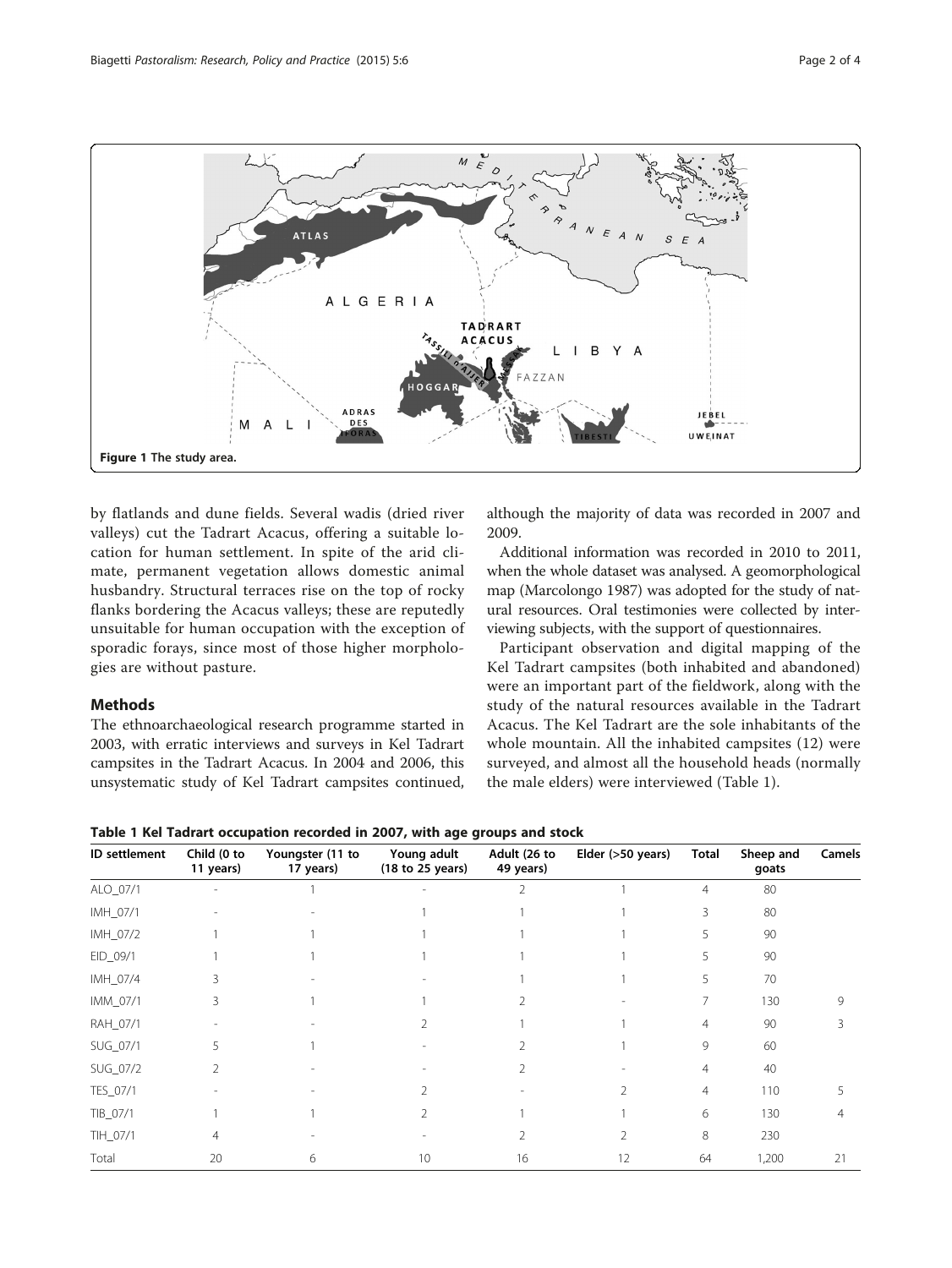#### Findings

## The Kel Tadrart settlement pattern(s): opportunism and permanence

This research has shown that the Kel Tadrart is a small yet dynamic community of desert pastoralists. They own flocks of sheep and goats and, in some cases, also camels. The latter are left roaming freely in the area, while the smallstock are kept in the settlement and driven every day to grasslands located within c. 10-km distance (Biagetti [2014b\)](#page-3-0). The Kel Tadrart are well aware of the best grazing areas of the Tadrart Acacus, and it has been demonstrated that the settlements are generally located close to those areas where the regeneration of pastures after the rains is likely to occur faster and better (Biagetti [2014c\)](#page-3-0). Water points play a role too, but whilst the water can be transported by donkey or car from wells or gueltas (Arabic: rock pools where rainwater collects), daily intake of fodder cannot be regularly gathered. Although mobility has proven to be an option for most of the households, this research has shown that the real degree of movement differs across the study area ranging from a quasi-sedentism to regular transhumance. Such movements always occur after the short and unpredictable rains that characterize this area. In particular cases (e.g. the birth of newborn animals), supplementary fresh fodder can be purchased at the market of Al Awaynat, a small oasis located near the Tadrart Acacus that can be conveniently reached by four-wheeldrive vehicles in a few hours, depending on the location of the settlements. This part of the research programme has thus revealed that an extremely opportunistic pattern of mobility is the rule among the Kel Tadrart (i) and that they gravitate around specific areas of the

mountains where the best pastures are likely to be found (ii).

#### The layout of sites

The study of pastoral campsites is a traditional ethnoarchaeological topic. The physical settings of the Kel Tadrart settlements are quite similar: a flat low terrace protected northward by rocky flanks and set at a reasonable distance from a wadi to prevent occasional floods (Figure 2). Although characterized by a comparable layout, the Kel Tadrart sites featured an unexpected variability in domestic architecture (Biagetti [2014d](#page-3-0)). The study identified two types of huts used by the Kel Tadrart. The cylindrical dwelling made of plant material is the 'traditional' hut from the Fazzan region reported also by Italian authors of colonial age. Yet, stone huts are also used, although they should be considered as having been introduced relatively recently. Whilst the plant material structures generally have a standardized shape and size, the stone huts range from square to round, with variable inner surfaces. Light structures are traditionally associated with mobility, while heavier and substantial constructions are generally seen as the product of sedentary communities. In the Tadrart Acacus, rather than being a function of mobility, the adoption of plant material huts seems linked to an issue of selfidentification with a shared prototype. No connections between the type of huts and the actual degree of mobility could be inferred. Rather, this choice has proven to be related to the wealth of the households, since plant material huts require more investment in terms of purchasing some structural parts (like the central post) in the market of Al Awaynat.